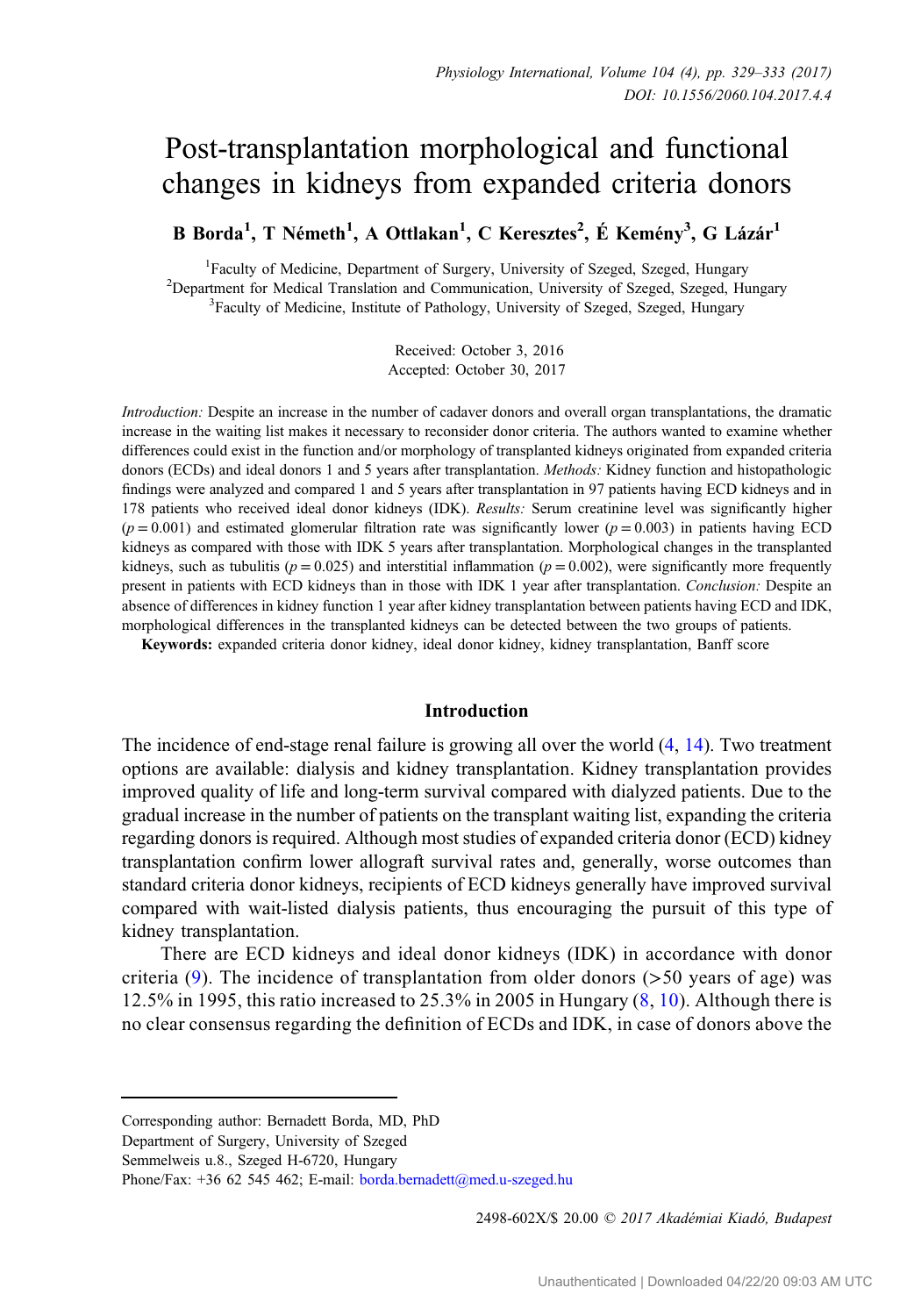age of 55 years, non-heart-beating donation (NHBD), cold ischemia time (CIT) above 36 h and donors having diabetes mellitus or hypertension for more than 10 years, the kidney is considered to be ECD kidney [\(8,](#page-4-0) [13](#page-4-0)). International studies found that ECD kidneys were not significantly worse compared with IDK after the transplantation ([7,](#page-4-0) [17](#page-4-0)). Compared with dialysis, transplantation with ECD kidney is more cost-effective results in better quality of life and long-term survival, therefore, expanding donor criteria is indicated ([8](#page-4-0), [18\)](#page-4-0).

The aim of this study was to evaluate the survival as well as functional and histopathological changes of ECDs and IDK. In accordance with previous studies, survival of "optimal" donor grafts was better compared with that of ECD kidneys, although it is less established whether there is any difference regarding function and/or morphology of ECDs and IDK 1 and 5 years after the transplantation.

### **Methods**

In the Department of Surgery, University of Szeged, 275 patients were transplanted between January 1, 2010 and December 31, 2015. About 97 kidneys were obtained from ECDs and 178 kidneys were IDK. NHBD was performed in two cases, CIT was more than 36 h in eight cases, the donors had hypertension in 27 cases, and the donors were above the age of 55 in 60 cases in the ECD groups.

In this study, the gender and serum creatinine levels of the donors, the perfusion solution, diuresis for 24 h before the removal of the organ, CIT, incidence of human leukocyte antigen (HLA)-mismatch, cause of death of the donor, and the age of the donor were examined. Functional and histopathological changes in the kidneys were examined 1 and 5 years after the transplantation in the two patient groups. Estimated glomerular filtration rate (eGFR) was calculated using the Cockroft–Gault formula.

Histopathological changes of the graft were examined 1 year after the transplantation in 275 patients with kidney biopsy performed in accordance with protocol. Biopsy was performed in case of all kidneys before the transplantation. Histological sample was collected with a 16 G tru-cut-type needle. Sections were evaluated after standard histological staining (hematoxylin and eosin, periodic acid Schiff, trichrome, and methenamine silver) using a light microscope. Immunohistochemistry tests were performed with the identification of anti-HLA class II antibodies, complement 4d (C4d), C3, IgG, IgA, and IgM. Histological changes were classified using the Banff score from Loupy et al. and Banff Working Groups ([5,](#page-4-0) [11](#page-4-0)).

The study was approved by the University of Szeged, Albert Szent-Györgyi Clinical Center, Regional and Institutional Human Medical Biological Research Ethics Committee (registration number: 17/2010). Patients received comprehensive information regarding the study.

#### Results

Serum creatinine level of the donors was  $94.6 \pm 28.1$  µmol/l in the ECD group and  $90.8 \pm 32.1$  µmol/l in the IDK group ( $p = 0.123$ ). Cause of death of the donors and the applied perfusion solutions were not significantly different between the two groups (Table [I\)](#page-2-0).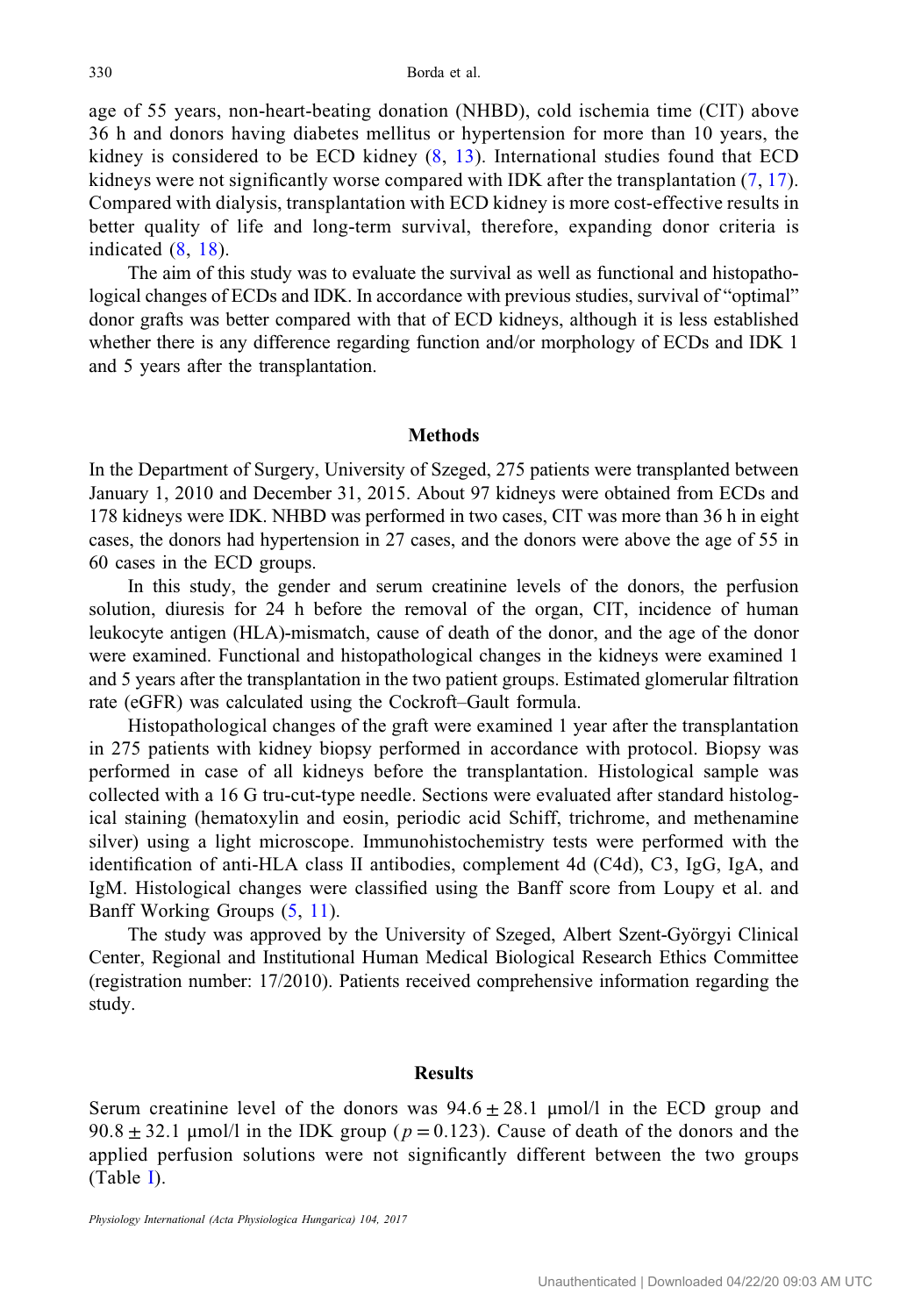<span id="page-2-0"></span>

|                                       |                                              | ECD $(n = 97)$    | <b>IDK</b> $(n = 178)$ |           |
|---------------------------------------|----------------------------------------------|-------------------|------------------------|-----------|
|                                       |                                              | Mean $\pm$ SD     | $Mean \pm SD$          | $p$ value |
| Donor gender (women/men)              |                                              | 42/55             | 82/96                  | 0.281     |
| Donor creatinine $(\mu \text{mol/l})$ |                                              | $94.60 \pm 28.10$ | $90.83 \pm 32.093$     | 0.123     |
| Last $24$ h diuresis $(h)$            |                                              | $5.535 \pm 2.405$ | $5.689 \pm 2.086$      | 0.156     |
| Cases of death                        | Stroke                                       | 41 (42%)          | 92 (52%)               | 0.257     |
|                                       | Subarachnoid bleeding                        | 14 $(14%)$        | 33 (18%)               | 0.245     |
|                                       | Trauma                                       | 17(18%)           | 39 (22%)               | 0.067     |
|                                       | Other                                        | 25(26%)           | 14 $(8%)$              | 0.157     |
| Perfusion solution                    | Custodiol                                    | 61 $(63%)$        | 71 (40%)               | 0.267     |
|                                       | Euro collins (EC)                            | 27(28%)           | 60(34%)                | 0.138     |
|                                       | Ultra viaspan (UW)                           | 7(7%)             | 41 (23%)               | 0.589     |
|                                       | Histidine-tryptophan-<br>ketoglutarate (HTK) | 2(2%)             | 6(3%)                  | 0.316     |

Table I. Donor data between the ECD and IDK groups

SD: standard deviation; ECD: expanded criteria donor; IDK: ideal donor kidneys

Regarding graft function, we have concluded that 1 year after the transplantation, there were no significant differences between the ECD and IDK groups in serum creatinine levels  $(p = 0.20)$  and eGFR values  $(p = 0.15)$ . On the contrary, 5 years after the transplantation, serum creatinine level (ECD:  $252.3 \pm 122.8$ ; IDK:  $171.4 \pm 93.7$  µmol/l;  $p = 0.001$ ) and eGFR (ECD:  $39.9 \pm 14.4$ ; IDK:  $54.5 \pm 16.3$ ;  $p = 0.003$ ) were significantly different between the two patient groups (Table II).

Regarding morphological changes in the kidneys, the incidence of interstitial inflammation (69% vs. 33%;  $p = 0.025$ ) and tubulitis (64% vs. 40%;  $p = 0.014$ ) was significantly increased in the ECD group compared with the IDK group 1 year after the kidney transplantation. There was no significant difference in the incidence of other histological changes (such as arteriolar hyalinosis and glomerulitis) between the two groups (Table [III\)](#page-3-0).

|                      |                                       | <b>ECD</b>         | <b>IDK</b>         | $p$ value |
|----------------------|---------------------------------------|--------------------|--------------------|-----------|
| 1 year after kidney  | eGFR (ml/min/1.73 m <sup>2</sup> )    | $51.06 \pm 18.52$  | $53.75 + 16.57$    | 0.151     |
| transplantation      | serum creatinine $(\mu \text{mol/l})$ | $145.65 \pm 63.88$ | $132.78 \pm 58.62$ | 0.200     |
| 5 years after kidney | eGFR (ml/min/1.73 m <sup>2</sup> )    | $39.92 + 14.49$    | $54.54 + 16.32$    | 0.003     |
| tranplatation        | serum creatinine $(\mu \text{mol/l})$ | $252.36 + 122.83$  | $171.45 + 93.72$   | 0.001     |

Table II. Functional changes between the ECD and IDK groups

ECD: expanded criteria donor; IDK: ideal donor kidneys; eGFR: estimated glomerular filtration rate

Physiology International (Acta Physiologica Hungarica) 104, 2017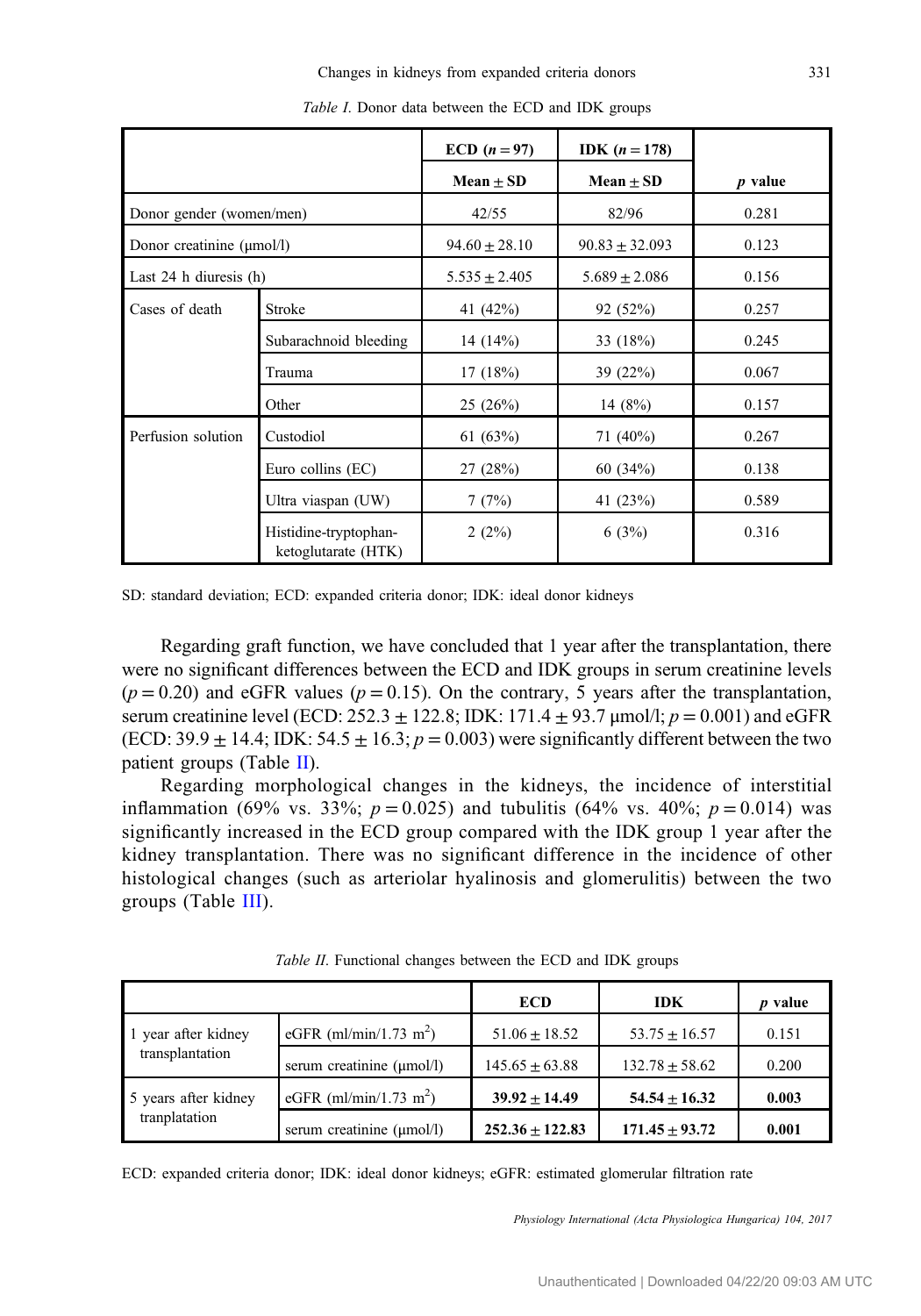<span id="page-3-0"></span>

|                             |              | ECD $(n = 97)$ | <b>IDK</b> $(n = 178)$ | $p$ value |
|-----------------------------|--------------|----------------|------------------------|-----------|
| Glomerulitis                | $\mathbf{0}$ | 38 (39%)       | 127(71%)               | 0.347     |
|                             | $1 - 3$      | 59 (61%)       | 51 (29%)               | 0.289     |
| Intersitial<br>inflammation | $\mathbf{0}$ | 30 $(31\%)$    | 119(67)                | 0.745     |
|                             | $1 - 3$      | $67(69%)$ *    | 59 (33%)               | 0.025     |
| Tubulitis                   | $\mathbf{0}$ | 35 $(36%)$     | $108(60\%)$            | 0.934     |
|                             | $1 - 3$      | 62 $(64\%)**$  | $70(40\%)$             | 0.014     |
| Arteriola hyalinosis        | $\mathbf{0}$ | 62 $(64%)$     | 152 (85%)              | 0.297     |
|                             | $1 - 3$      | 35 $(36%)$     | 26(15%)                | 0.528     |
| Intimal arteritis           | $\mathbf{0}$ | 71(73%)        | 114 $(64%)$            | 0.794     |
|                             | $1 - 3$      | 26(27%)        | 64 (36%)               | 0.438     |

Table III. Banff score changes 1 year after kidney transplantation

ECD: expanded criteria donor; IDK: ideal donor kidneys.  $*_{p} = 0.025$ .

 $*_{p} = 0.014$ 

# Discussion

Due to changing donor demographics, excessive waiting times, and the increasing disparity between organ supply and demand, the use of kidneys from ECDs has become generally accepted and increasingly common ([9\)](#page-4-0). In this study, we followed up kidneys from ECDs and IDK. The ratio of patients having kidney from ECDs was 35% between January 1, 2010 and December 31, 2015. This ratio was only 12.5% in the 1990s. The increase in the number of ECD kidneys is partly due to the expanding of donor criteria and the fact that the number of patients in the waiting list has rapidly increased during the past few years. In the study of Ojo et al. ([8\)](#page-4-0), the ratio of graftectomy was 35.9% in the ECD group, whereas 24.9% in the IDK group ( $p < 0.001$ ). Gopalakrishnan and Gourabathini [\(4](#page-4-0)) found that the ratio of graftectomy was 47% versus 25% in the same groups.

Like other research groups  $(7, 9, 16)$  $(7, 9, 16)$  $(7, 9, 16)$  $(7, 9, 16)$  $(7, 9, 16)$ , we also found that 1 year after the transplantation, serum creatinine and eGFR values were not significantly different between the two groups. On the other hand, 5 years after the transplantation, serum creatinine ( $p = 0.001$ ) and eGFR  $(p = 0.003)$  were significantly different between the two groups. Regarding histopathological changes, the incidence of tubulitis and interstitial inflammation was significantly different 1 year after the transplantation between patients transplanted with ECD and IDK. This suggests that difference between morphological changes in the two groups occurs earlier than that in functional changes.

Besides differences between the ECD and IDK groups, the gradually increasing transplantation waiting lists necessitate expanding the donor criteria and the options for transplantation [\(1](#page-4-0)–3, [6,](#page-4-0) [12](#page-4-0), [15\)](#page-4-0). Quality of life and long-term survival of patients receiving dialysis treatment are worse compared with patients transplanted with ECD kidneys. ECD makes transplantation available for more patients and enables improving the quality of life and long-term survival for more patients. The transplantation of kidneys obtained from older donors fulfilling ECD